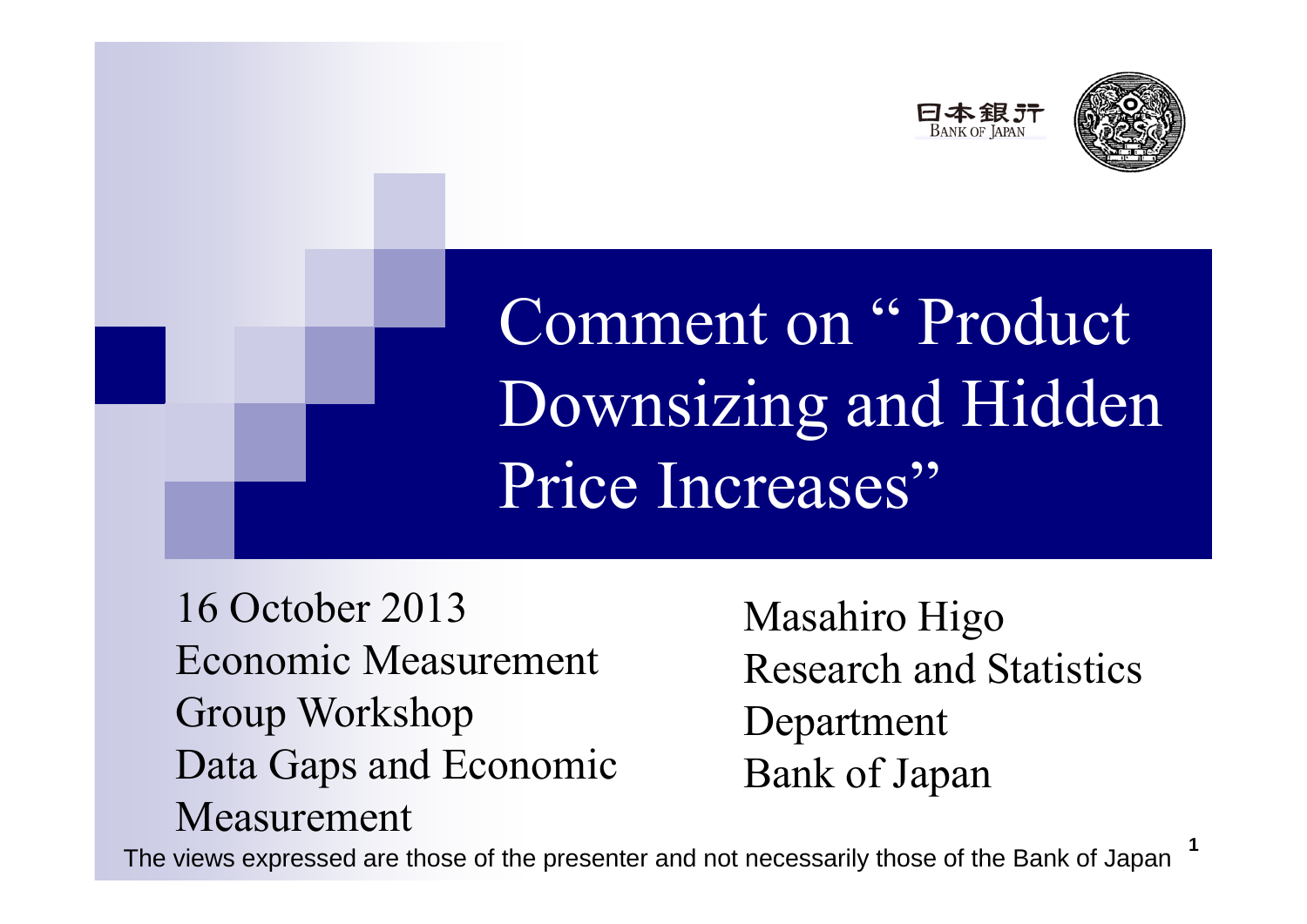#### **Overview of Imai and Watanabe paper**

- **This paper studied the following points by using** large-scale scanner data (2000-2012).
- (1) How often did enterprises reduce the size or weight of products to increase effective prices?
- (2)Accompanied with change of nominal prices?
- (3) How did consumers response to product downsizing? Is it the same as that in increasing nominal prices?
- (4) What is the implication for quality adjustments in compiling price indexes (e.g. CPI) ? 2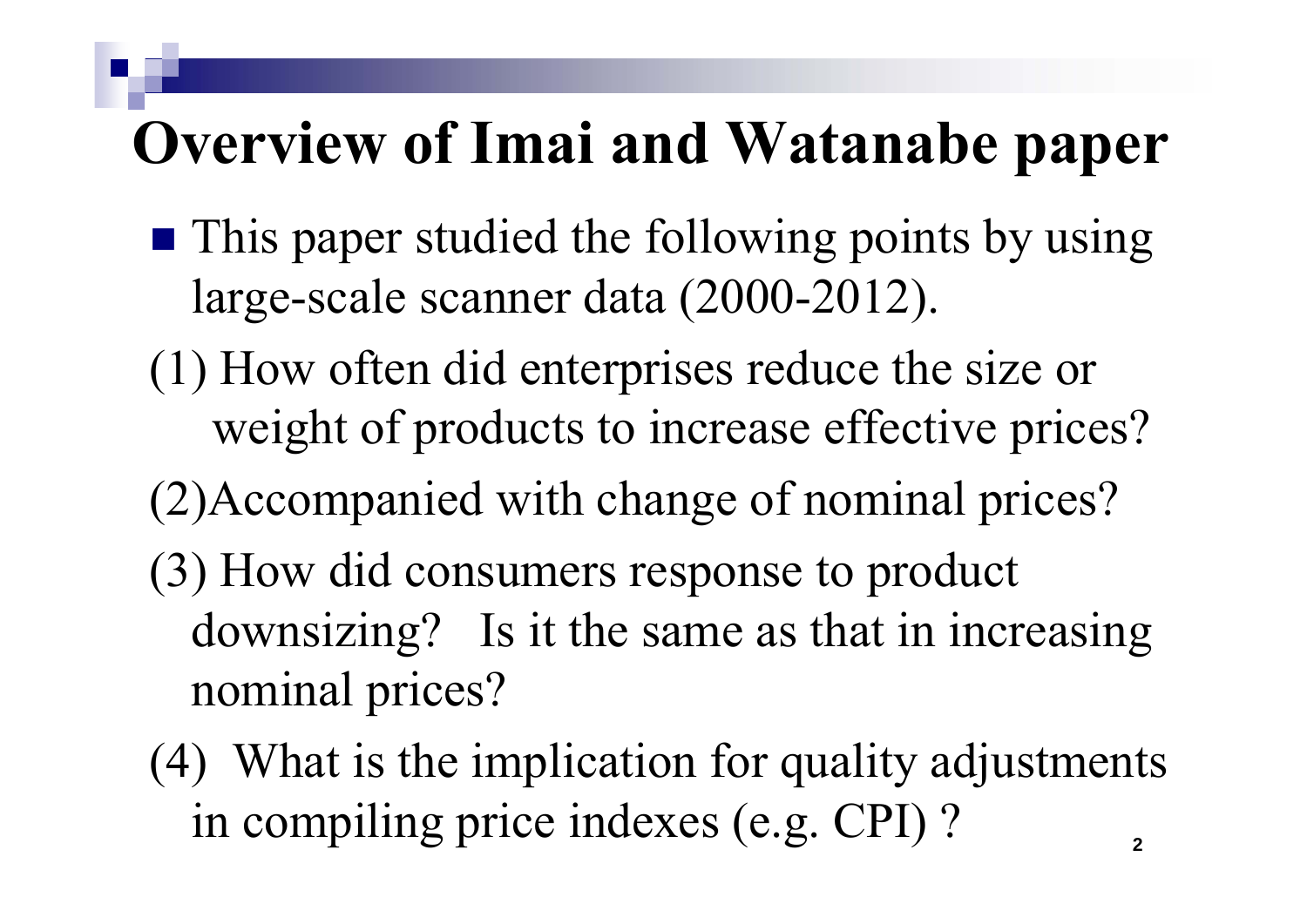## **Main Findings (1)**

- (1) One third of product replacements was accompanied with <sup>a</sup> size or weight reduction. The number of size/weight reductions significantly increased in 2007 and 2008.
- (2) In some cases enterprises also reduced nominal prices in product downsizing. But the extent of reducing price was less than that of product downsizing. <sup>→</sup> effective price increased
	- -- Product downsizing by 1 percen<sup>t</sup> associated with price decline by only 0.45 percent. The effective prices increased by 0.55 percen<sup>t</sup> in each replacement. 3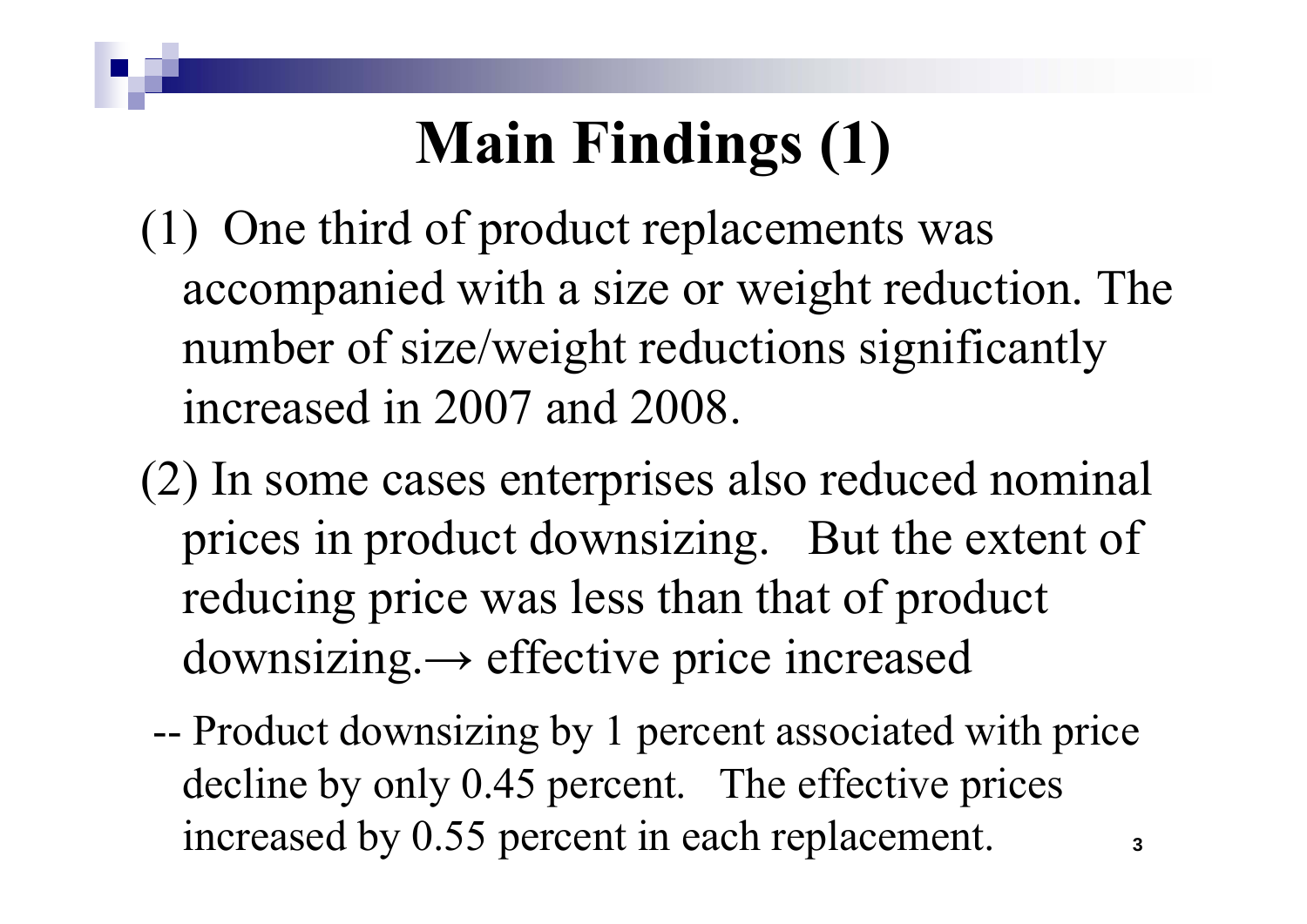# **Main Findings (2)**

(3) Consumers are sensitive to size or weight changes as they are to price changes. The change in quantities sold at product downsizing almost equals to that at nominal price increasing.

It implies that Japanese consumers are rational and are different from U.S. consumers.

(4) The results on price and size/weight do not contradict quality adjustments based on per-unit prices. The Japanese CPI may be downward biased by imperfect implementation of adjustments.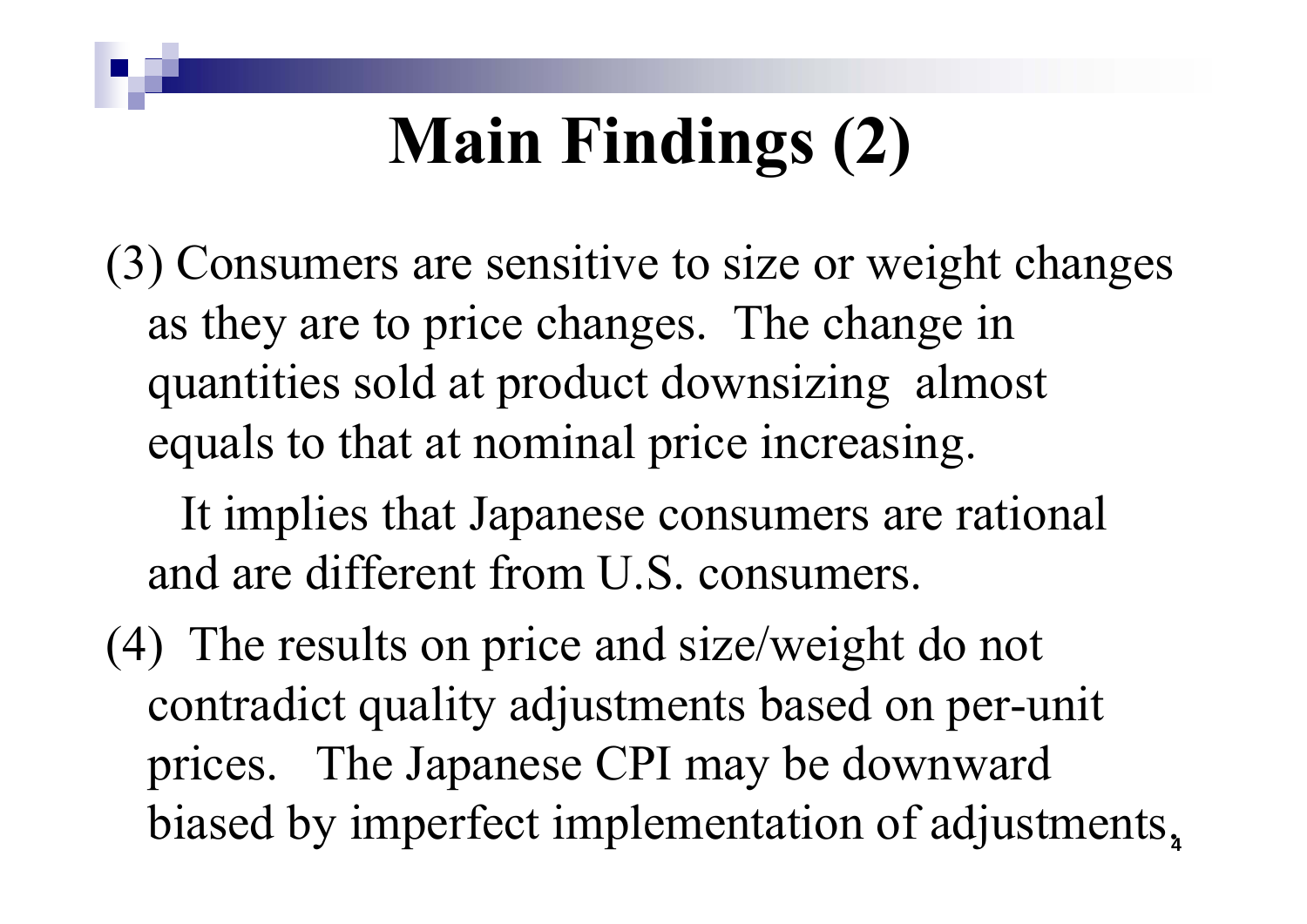# **Comments**

- (1) Are Consumers still sensitive to size or weight changes as they are to price changes when we focus not on quantities sold but on consumption (effective quantities adjusted by size or weight) ?
- (2) How do we interpret the positive constant-term coefficient in the estimation for the consumer response equation (Table 5) ?
- (3) Is Japanese CPI downward biased or not ? Trying to give further considerations.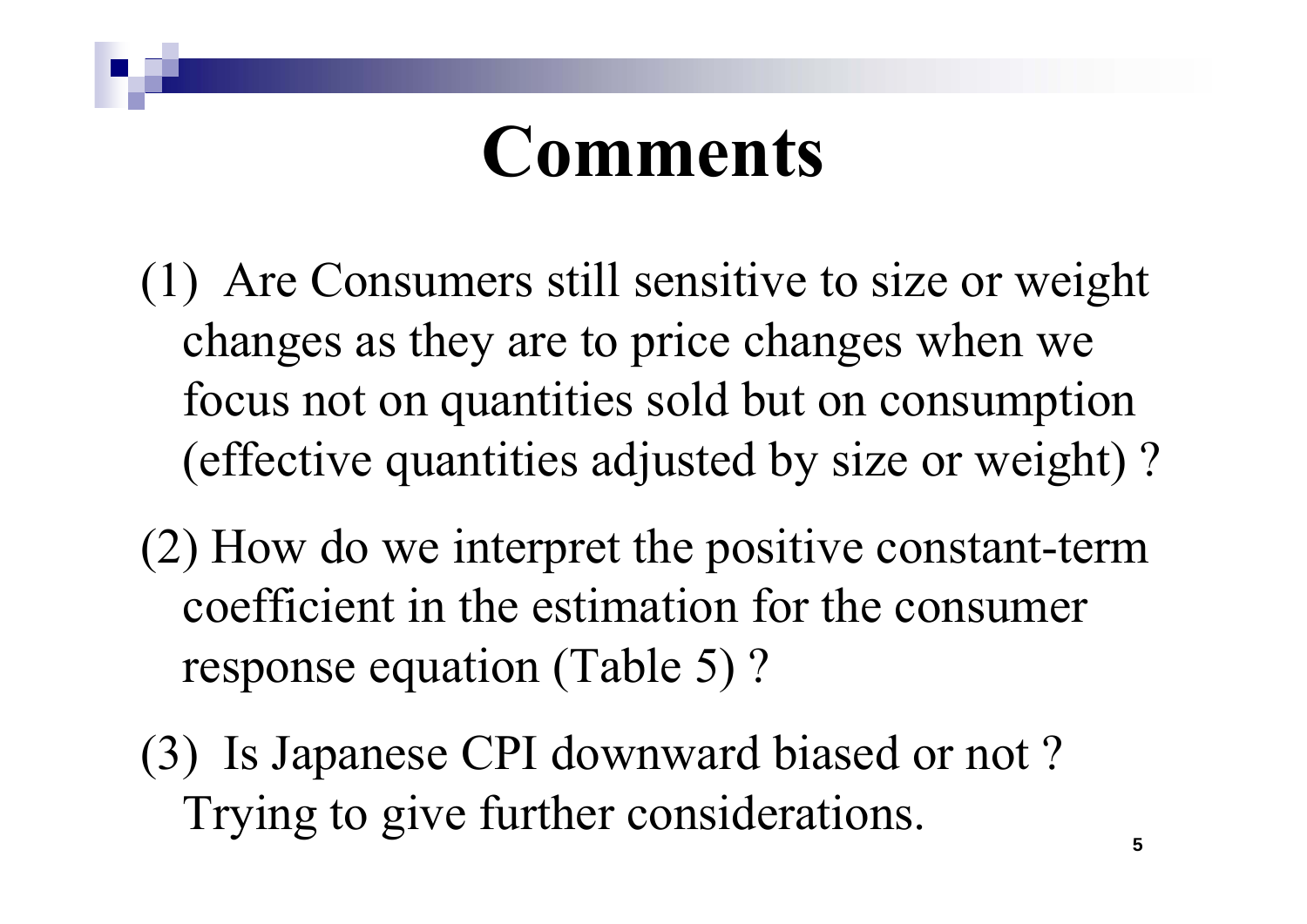#### **(1) Sensitivity of consumers to product downsizing vs. to price increase**

- ・ Seeing responsiveness of not quantities sold (=q) but consumption  $(=q+x)$  to the effective price changes  $(=\pi-{\rm x})$  in two cases.
- ・ Consumers are more sensitive to product downsizing (Case2) than to price increase (Case1) .

#### (Demand equation in whole sample)

q=0.41-0.72 $\pi$  + 0.55 x

| Case | $\pi$ - $\times$ |        |        |         | $q + x$  |
|------|------------------|--------|--------|---------|----------|
|      | $+10%$           | $+10%$ | 0%     | $-7.2%$ | $-7.2%$  |
|      | $+10%$           | $O\%$  | $-10%$ | $-5.5%$ | $-15.5%$ |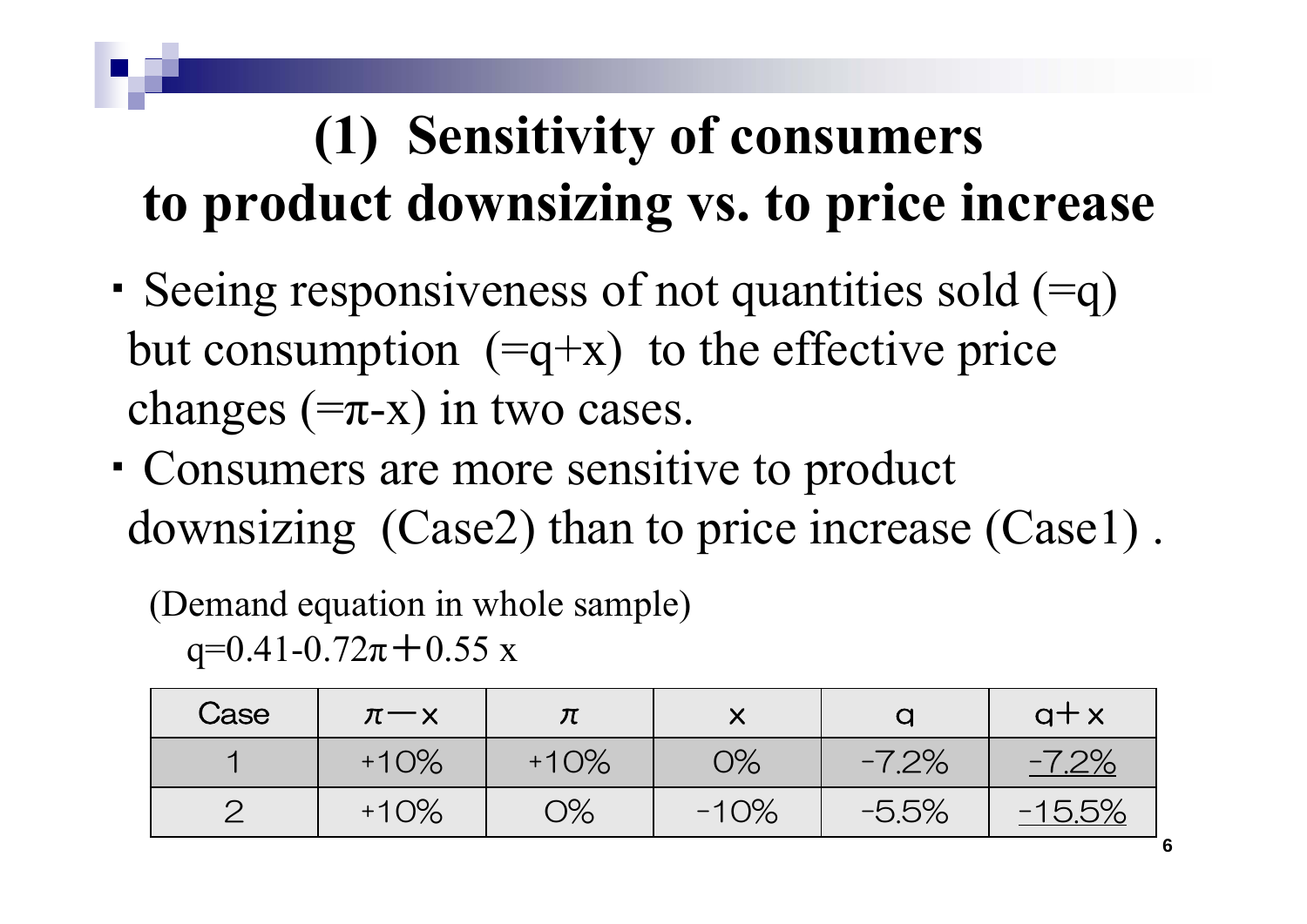## **(1) Sensitivity of consumers (cont)**

- But if using the estimation of demand equation in samples with only product downsizing, the result is different; consumers are sensitive to product downsizing as they are to price reduction.
	- -- The discrepancy in q+x between case1 and case2 is not significantly different from zero.

(Demand equation in only sample with product downsizing)

q=0.37-0.96 $\pi$ +0.36 x

| Case | $\pi$ $\!-\!\times$ |        |        |         | $q + x$  |  |
|------|---------------------|--------|--------|---------|----------|--|
|      | $+10%$              | $+10%$ | О%     | $-9.6%$ | $-9.6%$  |  |
|      | $+10%$              | O%     | $-10%$ | $-3.6%$ | $-13.6%$ |  |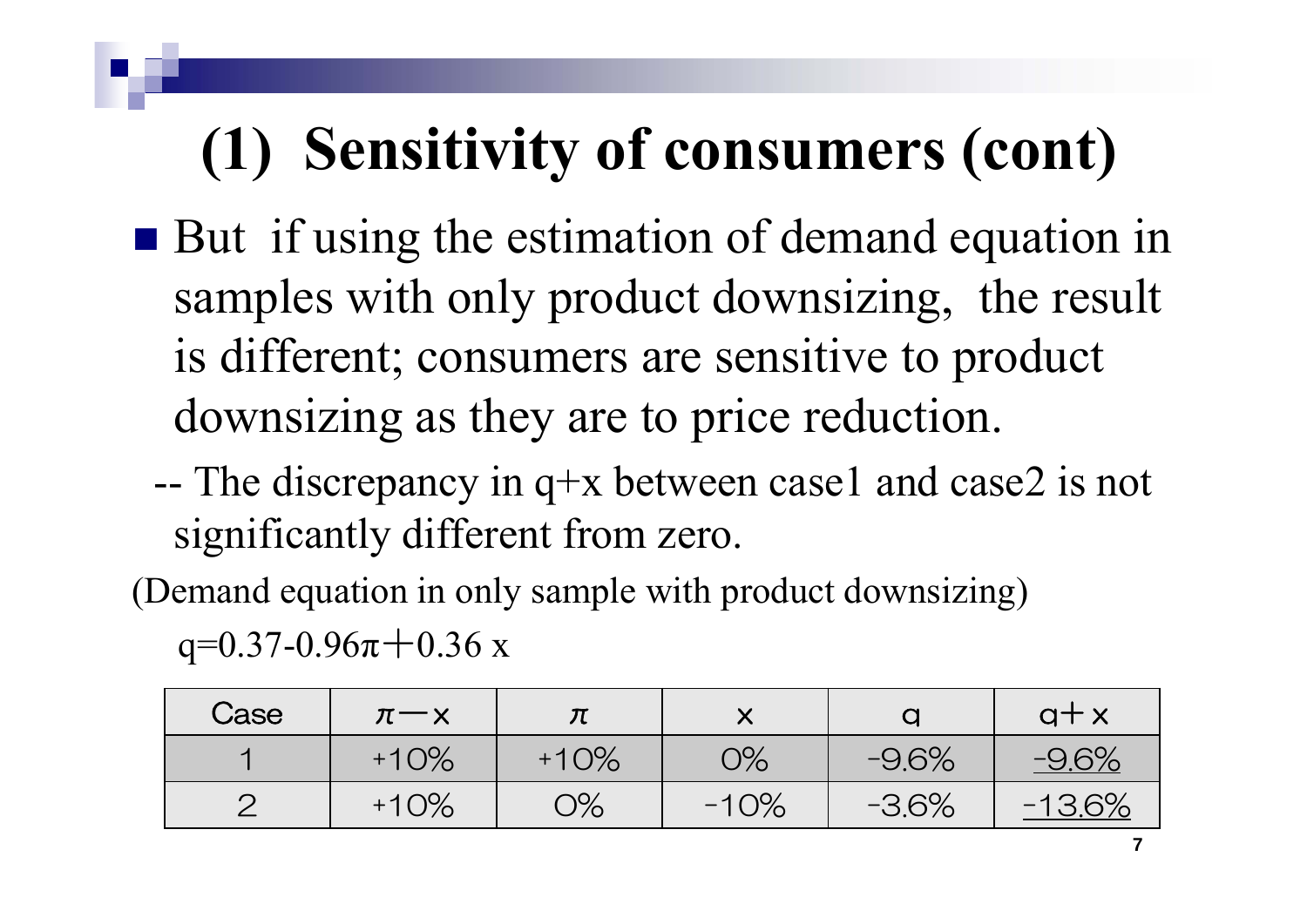## **(1) Sensitivity of consumers (cont2)**

- Should focus on not quantities sold but consumption  $(=$  effective quantities adjusted by size or weight) in evaluating responsiveness of consumers.
- May use the estimation result for demand equation in only downsizing sample because there is <sup>a</sup> possibility that the reactions of consumers are different among downsizing, no change with size or weight and upsizing cases.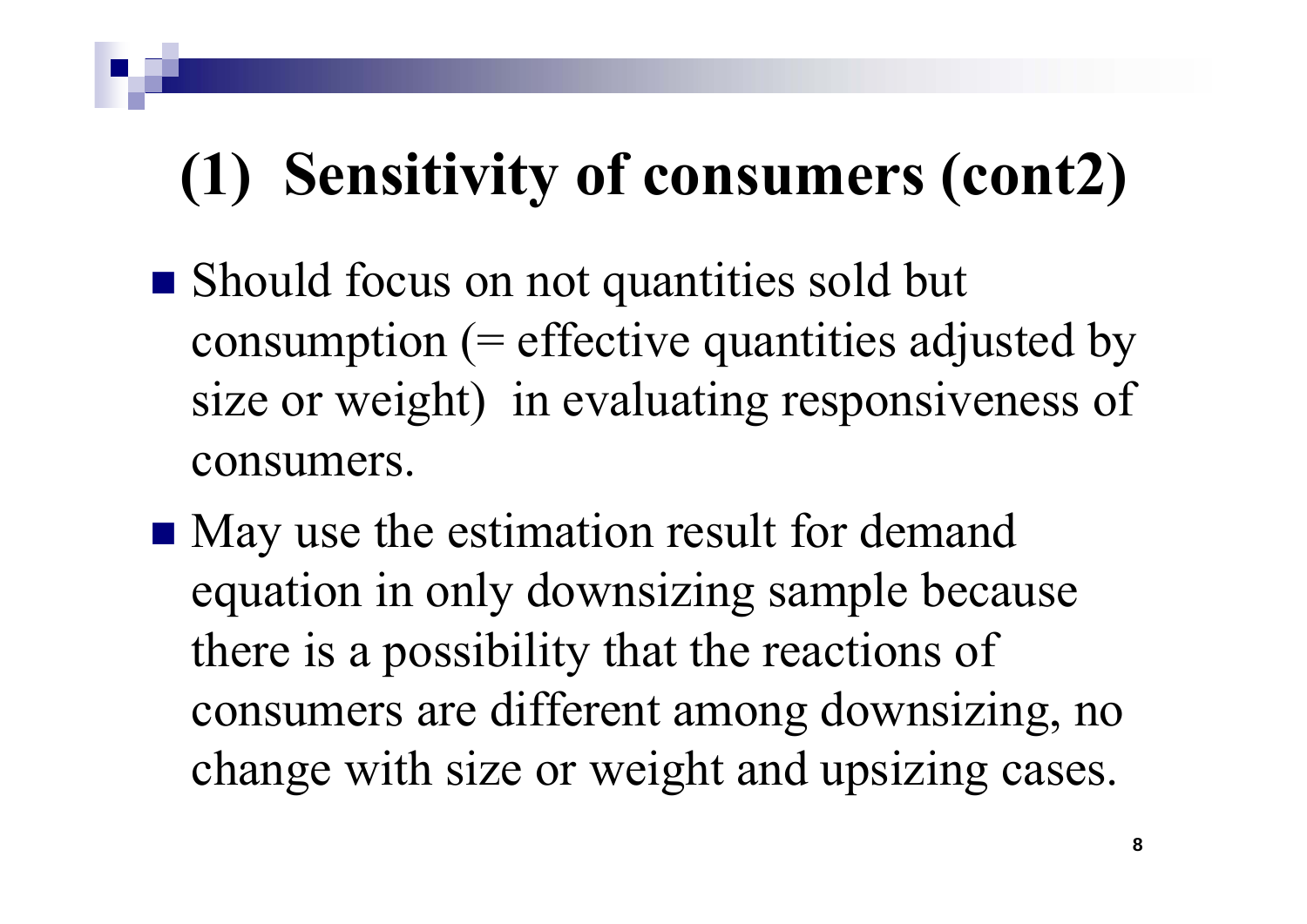#### **(2) Why the constant-term coefficient γ is positive in estimation for demand equation?**

- It means that quantities sold on average increased after replacement of products.
- A possible interpretation may be that introducing new products made quantities increase because new products were more attractive. But one third replacements were only downsizing replacements without the change of product content or quality.
- May estimate the demand equation without the constant-term.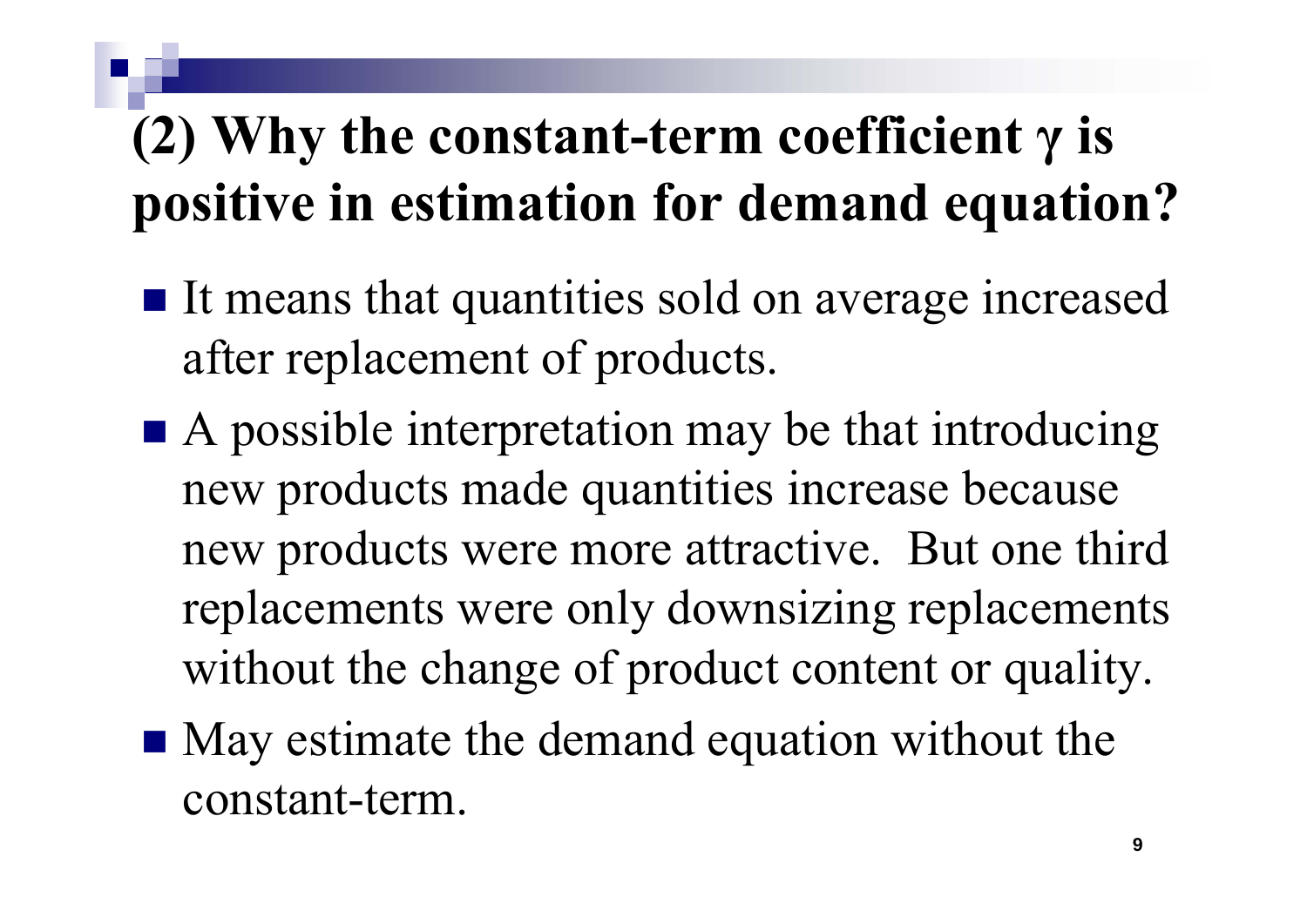#### **(3) Is Japanese CPI downward biased?**

- **This paper's results on price and size/weight** possibly suppor<sup>t</sup> quality adjustments based on perunit prices.
- It strongly encourages me because the Bank of Japan use "unit price comparison method" as one of quality adjustment methods in Corporate Good Price Index and Corporate Services Price Index.
	- ----In "unit price comparison method" the quality of products is assumed to be proportional to the quantity of products and prices are measured per unit of size, weight and number.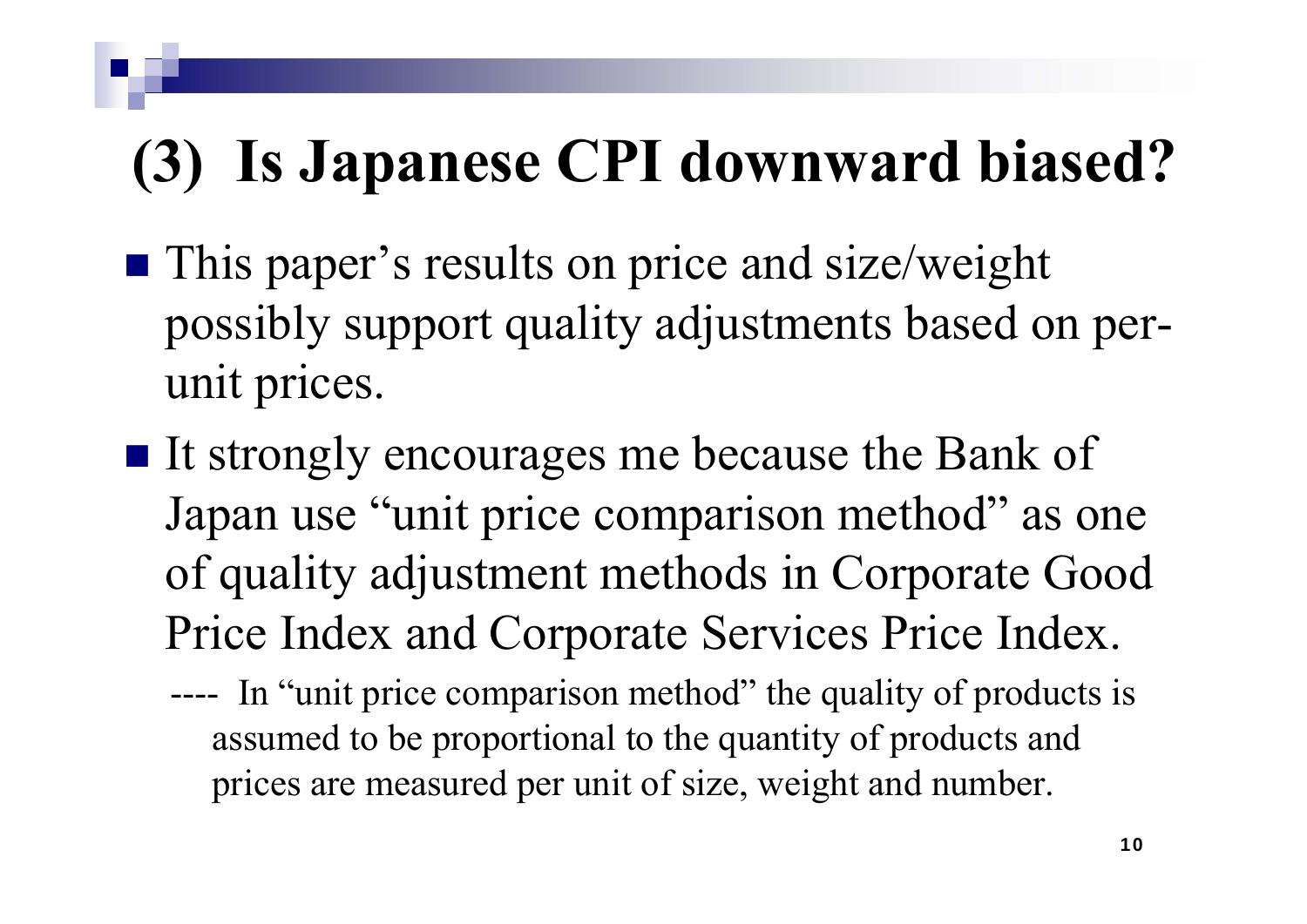## **(3) Is CPI downward biased (cont) ?**

- In CPI, "adjustment by the ratio of quantity method" has been used as quality adjustment method based on per-unit prices.
- The number of product replacements (downsizing) adjusted by the ratio of quantity method in CPI also increased in 2007 and 2008. ⇔same as scanner data

< Number of product replacements adjusted by the ratio of quantity method in CPI >

| year       | OO |  | 02 03 04 05 06 07 |  |  | 08 09 | $1 \cap 1$ | $\overline{\mathcal{A}}$ |  |
|------------|----|--|-------------------|--|--|-------|------------|--------------------------|--|
| total      |    |  |                   |  |  |       |            |                          |  |
| upsizing   |    |  |                   |  |  |       |            |                          |  |
| downsizing |    |  |                   |  |  |       |            |                          |  |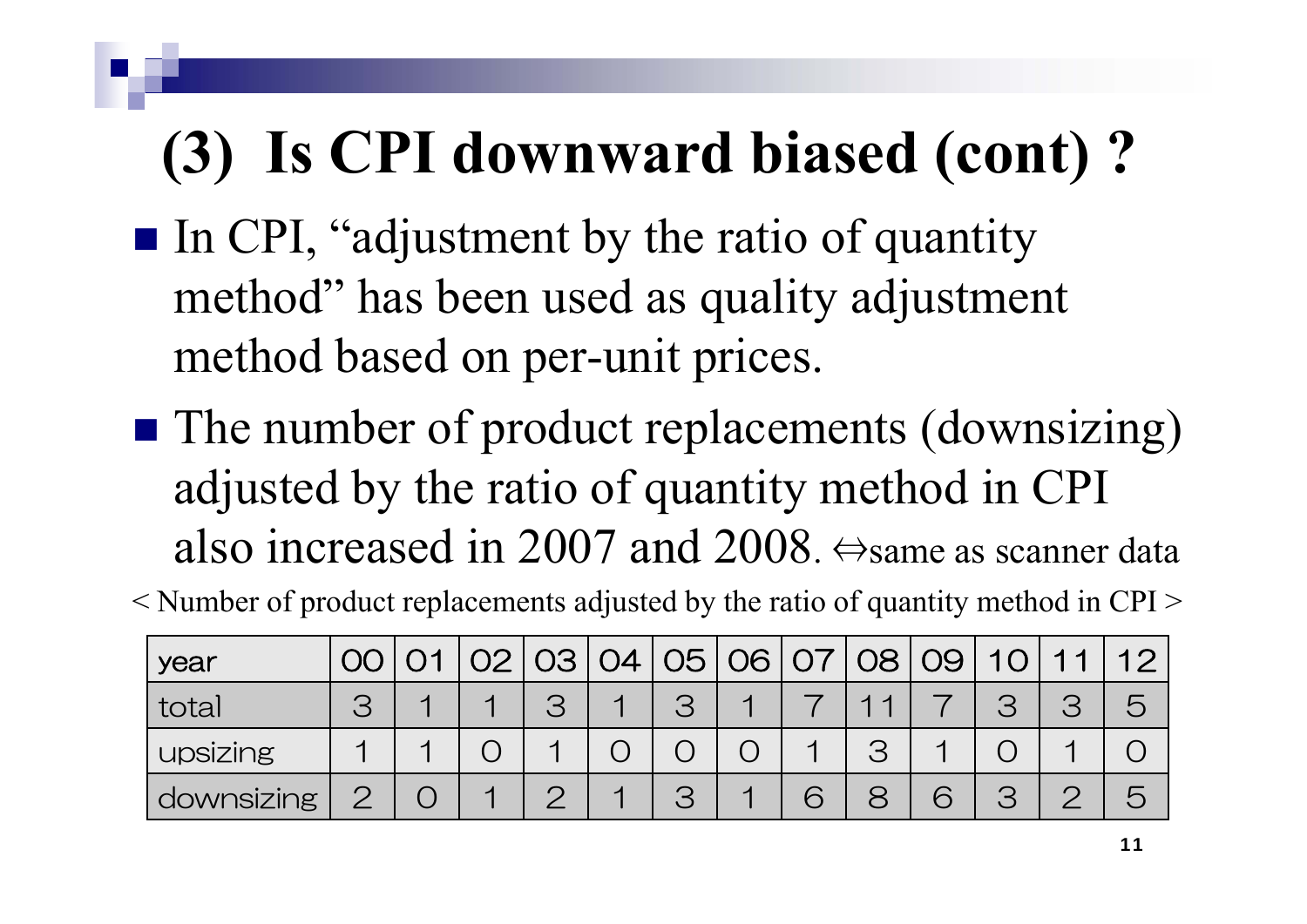## **(3) Is CPI downward biased (cont2) ?**

- Under qualitative analysis, CPI seemed to be appropriately quality-adjusted in product replacements with product downsizing.
- $\blacksquare$  I don't think that there is enough clear evidence to infer from scanner data whether CPI was downward biased after 2000, though it is <sup>a</sup> very interesting question.
- Need to quantitatively evaluate whether impacts of quality-adjustments in product replacements with size or weight changes are larger, in CPI or in scanner data.